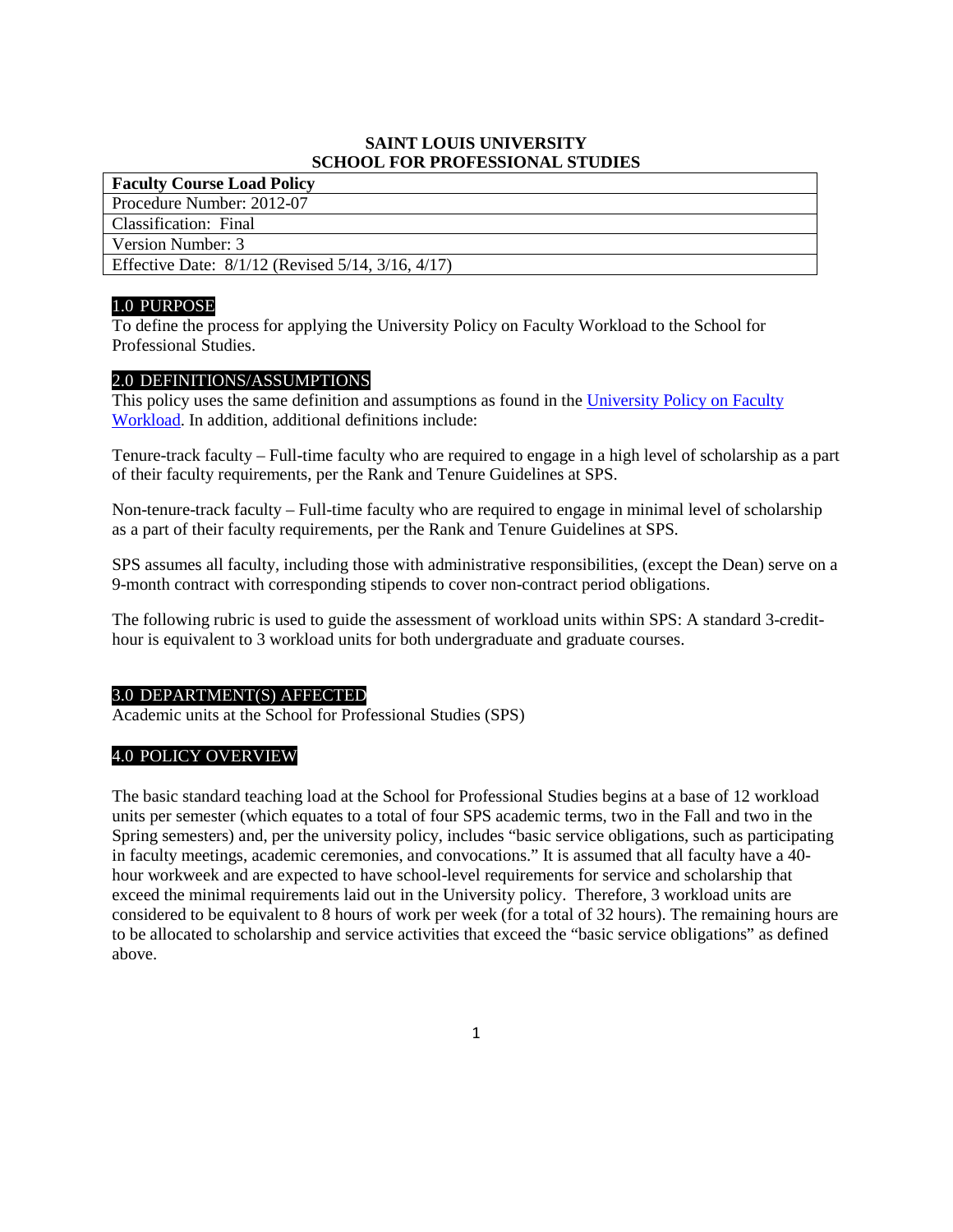The University workload policy is based on a semester format. This means 4 courses would equal 32 hours per week during a given semester, with the remaining 8 hours per week to be spent in service and scholarship activities. However, the compressed nature of an SPS 8-week, 3-credit-hour course implies that such courses would be considered to take 16 hours per 8-week term (i.e., two 8-hour work weeks occurring simultaneously). Therefore, teaching two 8-week courses during a given term (e.g., Fall 1, Spring 2) would be equivalent to 16 hours per course for a total of 32 hours per week.

In a given semester, a standard non-tenure track faculty member with no formal administrative duties would be required to perform the following:

- Teach 12 workload units (4 courses).
- Participate in 8 hours per week split between service and scholarship activities.
- Participate in "basic service obligations, such as participating in faculty meetings, academic ceremonies, and convocations."

Deviations from the above due to administrative responsibilities and research requirements for tenured and tenure-track faculty, will occur in the following manner:

- For every 8 hours per week expected of a particular administrative position, 3 workload units will be deducted from the teaching requirement.
- Tenured and tenure-track faculty are expected to allocate at least 8 hours per week each semester to research activities, which equates to a release from one course each semester.
- Special school projects (e.g., program review) will come with corresponding allocation of workload units, as determined by the faculty member's immediate supervisor(s).

Deviations can occur beyond administrative duties and tenure/tenure-track requirements. For every 8 total hours per week of expected additional duties, responsibilities, and/or requirements during a given semester, 3 workload units will be deducted. This could include:

- Service requirements that exceed the basic requirements of the workload policy and administrative duties for Program Director, Assistant Director, Associate Dean and other administrator roles that may be added to SPS in the future;
- Research requirements that exceed the standard requirements for tenured and tenure-track faculty (e.g., research projects that produce results and require more than 8 hours per week);
- Graduate student advising requirements;
- Additional or interim administrative duties that exceed the standard time requirements specified above (e.g., assuming an interim title for a period of time);
- Special school-wide projects that necessitate additional effort (e.g., program reviews); and
- Other ad-hoc activities not-specified above that necessitate regular effort

The following faculty positions include recommended administrative workload reductions per semester:

- Associate Deans 6-9 workload units per semester based on allocation of effort (16-24 hour job requirement per week each semester)
- $\bullet$  All other administrative faculty  $-3$ -6 workload units per semester based on allocation of effort (8-16 hours expected administrative requirement per week per semester)

When deciding on workload requirements, the following rubric should be employed: